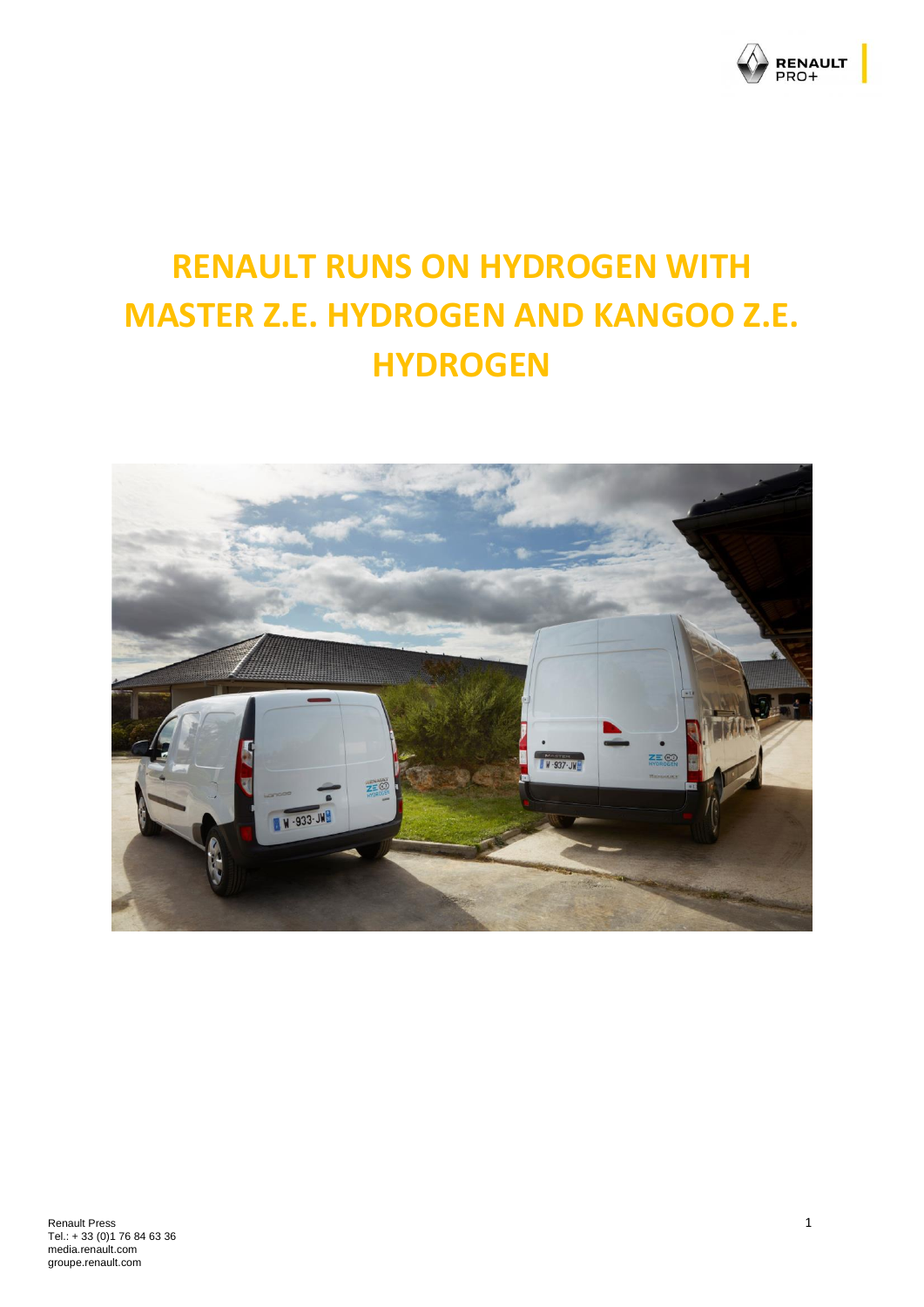

## **Contents**

| Groupe Renault introduces hydrogen in its light commercial vehicle range3       |
|---------------------------------------------------------------------------------|
|                                                                                 |
|                                                                                 |
|                                                                                 |
|                                                                                 |
|                                                                                 |
|                                                                                 |
|                                                                                 |
|                                                                                 |
|                                                                                 |
|                                                                                 |
|                                                                                 |
|                                                                                 |
| Technical diagram: hydrogen on Renault MASTER Z.E. Hydrogen chassis version  10 |
|                                                                                 |
|                                                                                 |
|                                                                                 |
|                                                                                 |
|                                                                                 |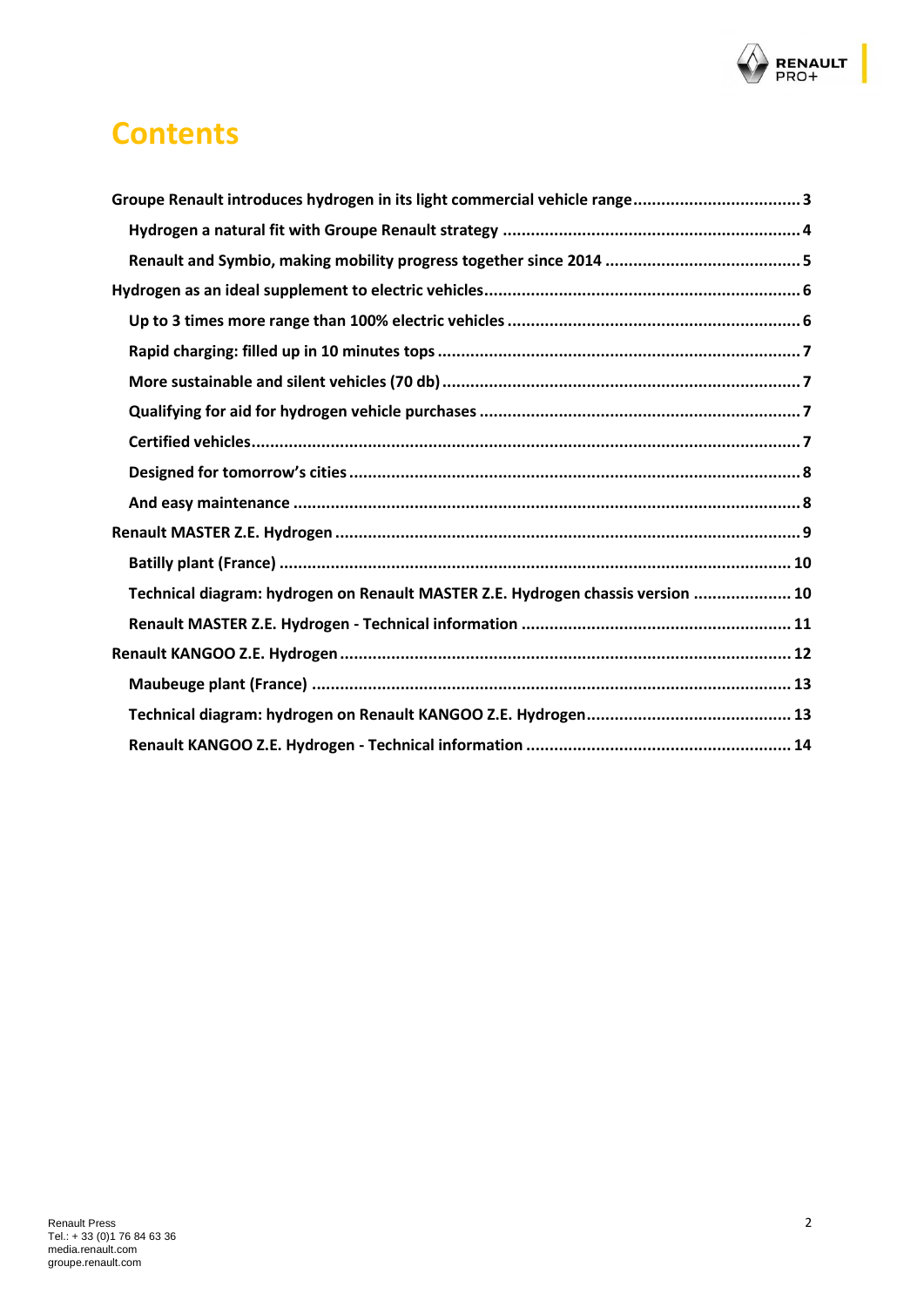

# <span id="page-2-0"></span>**Groupe Renault introduces hydrogen in its light commercial vehicle range**

**A player for 120 years** in the light commercial vehicle (LCV) market, Renault today ranks as the **leading van brand in Europe** (excluding pick-ups), with a 16.7% share of the market in first-half 2019.

Groupe Renault is also a **pioneer and the European leader in electric LCVs**, with a 41.5% market share, mainly with its best-seller, Kangoo Z.E.. After launching its fourth electric LCV, Master Z.E., in 2018, Groupe Renault plans to electrify its entire van range by 2022.

Outside Europe, Renault is stepping up its presence in China, with RBJAC (Renault Brilliance Jinbei Automotive Company), in South Korea, with the launch of Renault Master, and in Latin America, where it holds a 16.9% share of the market and has launched a new Kangoo model.

Drawing on its experience and leadership, and attentive to the market, **Groupe Renault is rounding out its LCV range** with MASTER Z.E. Hydrogen and KANGOO Z.E. Hydrogen.

The vehicles will be equipped with a range-extender fuel cell providing electric and thermal power of 10 kW, **increasing the range of MASTER Z.E**. **Hydrogen and KANGOO Z.E. Hydrogen to over 350 km** (compared with a previous 120 km and 230 km WLTP, respectively, for the 100% electric battery versions). This is the best range in the electric van and small-van category. Another advantage of hydrogen is that **charging takes just five to ten minutes**.

**Renault proposes to optimize the use of its electric light commercial vehicles (LCVs) with hydrogen by removing range-linked obstacles**. Hydrogen responds to the requirements of professionals yet to be fulfilled by electric vehicles, notably for their long-distance travel needs. Groupe Renault's hydrogen technology was developed in partnership with Symbio, a Groupe Michelin subsidiary.

The group will be launching Renault KANGOO Z.E. Hydrogen at the end of 2019 and Renault MASTER Z.E. in mid-2020.

*"Groupe Renault completes its range of electric light commercial vehicles with the launch of Renault MASTER Z.E. Hydrogen and Renault KANGOO Z.E. Hydrogen. These vehicles provide professionals with all the range they require for their long-distance journeys as well as record charging times. And the advantages do not stop there, as Renault MASTER Z.E. Hydrogen and Renault KANGOO Z.E. Hydrogen can run on decarbonized energy that respects the environment while offering all the comfort of electric driving."*

**Denis Le Vot, Alliance SVP, Renault-Nissan LCV Business Unit**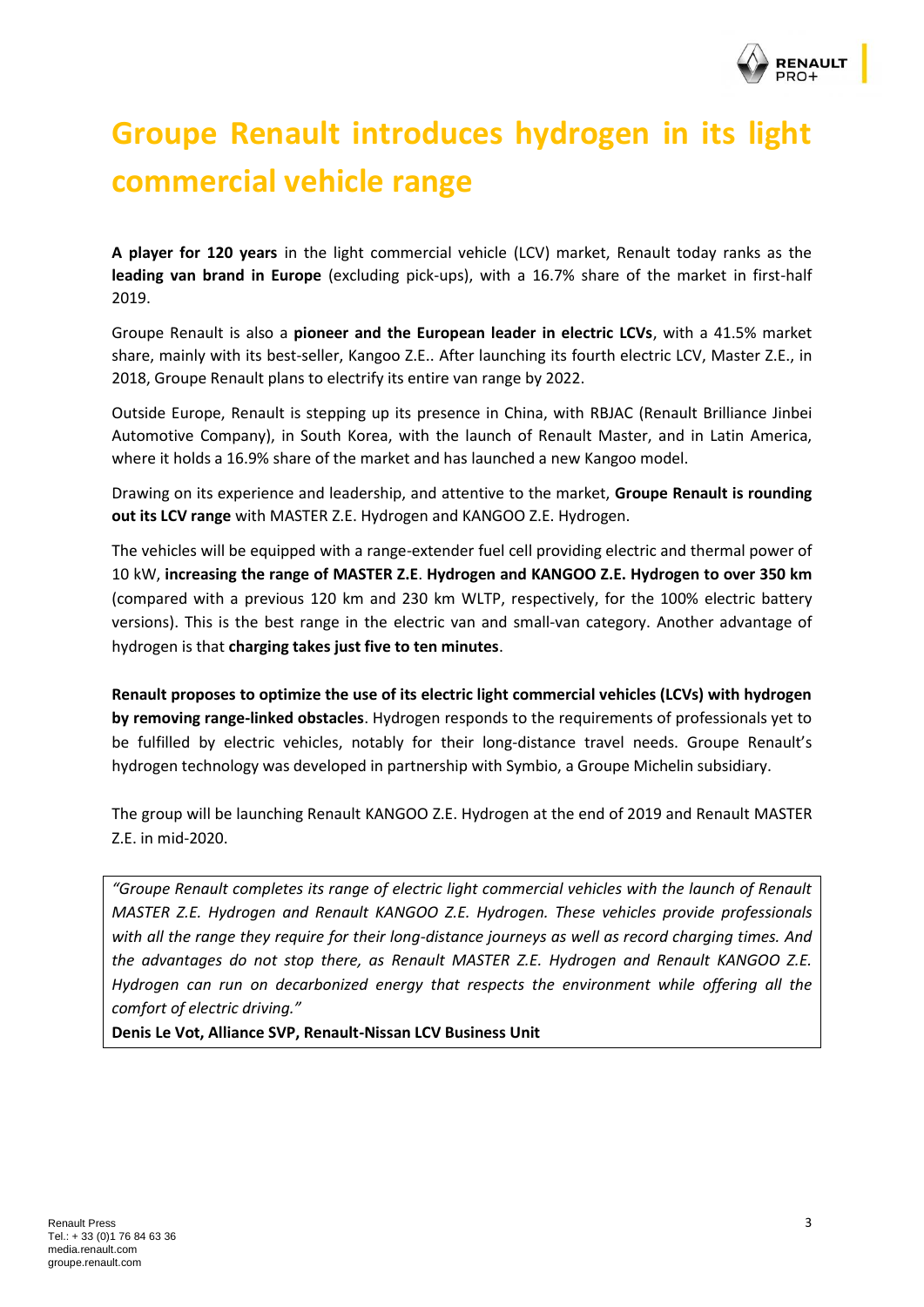

## <span id="page-3-0"></span>**Hydrogen a natural fit with Groupe Renault strategy**

As announced in the Drive The Future Strategic Plan (2017-2022), Groupe Renault's vision is to **provide sustainable and broadly affordable mobility** complying with current and future standards. By sharing R&D investments and technologies within the Alliance, **Groupe Renault is supporting market developments with an extensive range of electric motors, hybrid power trains**, and newgeneration petrol and diesel engines offering greater driving pleasure and power and featuring cutting-edge pollution-control technologies.

A pioneer in affordable electric vehicles, Groupe Renault **intends to maintain its role as a forerunner in Europe and make headway in new markets**, including China, the world's number-one electric vehicle market, with Renault City K-ZE. Groupe Renault plans to propose eight 100% electric models. New ZOE is now equipped with the new WLTP-certified Renault R135 electric motor and a new battery with a range of 395 km WLTP.

To **make the electric experience widely available to the population as a whole, 12 models will be electrified by the end of the plan in 2022**. Two technologies have been launched: full hybrid (E-TECH) and full plug-in hybrid (E-Tech Plug-in). **By 2020, three Renault models will be available in hybrid: New Clio (HEV), New Captur (PHEV) and New Mégane (PHEV).**

While on-board hydrogen is not yet broadly accessible and produced on a decarbonized basis, it is being **developed in addition to battery-only applications for captive company fleets, intensive use and LCVs.** In Europe, 125 stations are available, in France, 26 stations are currently open and 100 are planned to open by 2020. Infrastructures with increasingly decarbonized hydrogen are developing to support the development of this energy. Given the substantial financial investments required (nearly €1 million per charging station), governments are stepping up support and economic aid through plans addressing mobility, transport flows and professional transport, as well as the decarbonization of the hydrogen industry and the storage, in the long term, of renewable energies.

With the arrival of MASTER Z.E. Hydrogen and KANGOO Z.E. Hydrogen in the Renault distribution network, the group is making three key steps forward:

- **Sales in the Renault catalog** for fleet managers: the vehicles can now be bought, serviced and used just like other light commercial vehicles.
- The recognition of hydrogen mobility as an ideal range extender supplementing the electric vehicle range.
- **The accelerated development of electromobility** consistent with national and international objectives on the fight against global warming and pollution.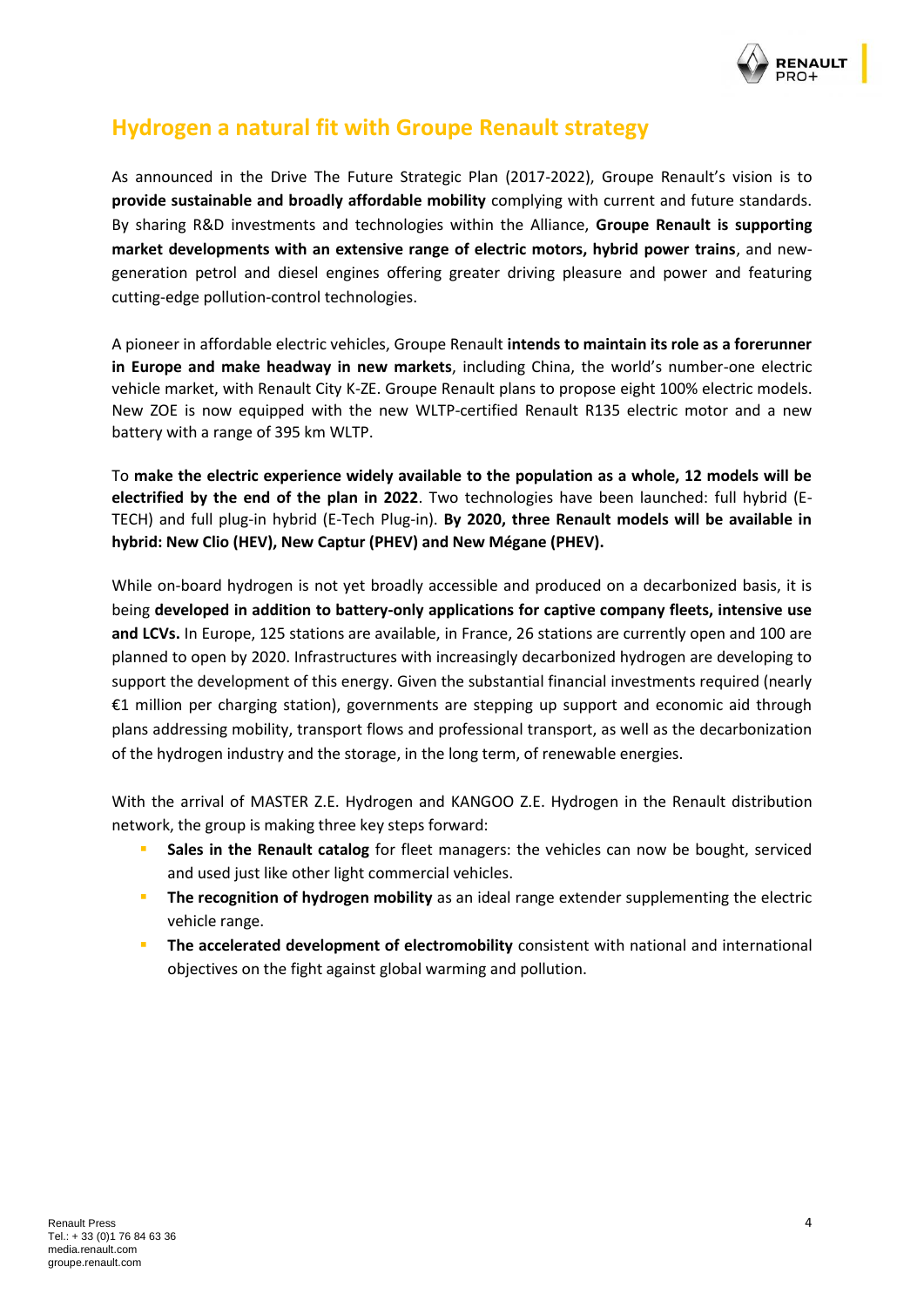

## <span id="page-4-0"></span>**Renault and Symbio, making mobility progress together since 2014**

Groupe Renault initiated **trials in 2014 as part of a partnership with Symbio**, a Groupe Michelin subsidiary specialized in hydrogen fuel cells that can be fitted on electric vehicles or other forms of transport (including buses, trains, etc).

Over 200 Kangoo Z.E. models (equipped with the 22 kWh battery) were fitted with the hydrogen fuel cell range-extender solutions. **KANGOO Z.E. Hydrogen thus became the very first hydrogen LCV in Europe.**

In parallel, the partners of the Alliance worked together on fuel cell technology, while the R&D activities converged to optimize investments and the complementarity of expertise.

The work served to substantially improve performance, reduce the costs of the technology, and obtain concrete and conclusive proof of the use of hydrogen in dedicated captive fleets. Following the announcement of these encouraging results, **Groupe Renault initiated the project to launch KANGOO Z.E. Hydrogen as part of its renewal in mid-2017.** Kangoo Z.E. was fitted with a new 33 kWh battery, a new motor, and a new charger, together with a heat pump for heating and cooling the cabin that consumes less electricity. Master Z.E. has been equipped with the same battery and a drive train adapted to its weight.

MASTER Z.E. Hydrogen and KANGOO Z.E. Hydrogen benefit from the experience acquired and the complementary fit of the new electric motor/battery system with an upgraded Symbio hydrogen fuel cell.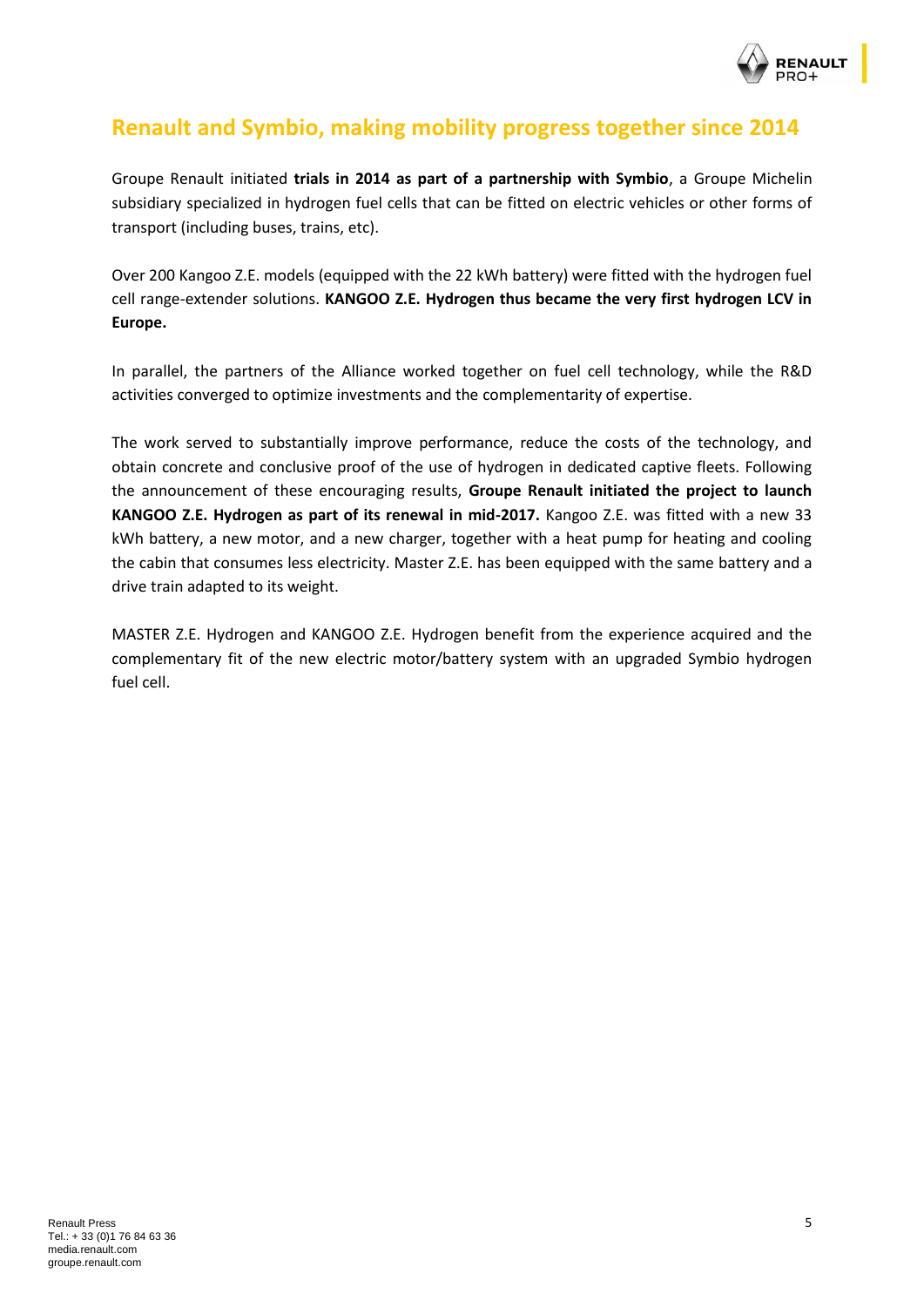

## <span id="page-5-0"></span>**Hydrogen as an ideal supplement to electric vehicles**

#### **First things first, how does hydrogen work?**

The hydrogen is stored in a high-pressure tank. On Kangoo: 74 liters / 1.7 kg / 350 bar (or 700 bar depending on the country); on Master: 2 tanks of 56 liters / 2.1 kg / 700 bar each.

The fuel cell converts hydrogen and oxygen from the air into water, creating an electric current. The battery and the hydrogen cell supply electric energy to the motor.

The fuel cell activates automatically (and can also be activated by the driver) when the electric battery charge level is at 80%, to maintain or gradually charge the battery (during downtimes when driving). If the battery charge is under 2%, the vehicle can run on hydrogen alone (for example, for reaching at low speed the final destination in the vehicle parking area).

Hydrogen charging supplements battery charging and extends the electric power range. If the electric battery is completely discharged, the hydrogen cell can charge it and serve as a charging station.

Weather conditions have little impact on the hydrogen power range as the energy stored is not affected by the air temperature, meaning that range is not diminished in cold weather.

Users can charge the battery alone when they have the opportunity and not necessarily when the battery is discharged (with the hydrogen supplying the necessary power pending the battery charge).

The vehicle cabin is equipped with an additional display showing the operation of the fuel cell, cabin heating, the hydrogen gauge, the hydrogen level, and remaining range.

On average, a hydrogen charge currently costs €15 per kilo.

#### <span id="page-5-1"></span>▪ **Up to 3 times more range** than 100% electric vehicles

With hydrogen, drivers can cover longer distances. Equipped with hydrogen power, MASTER Z.E. Hydrogen and KANGOO Z.E. Hydrogen have the largest range of electric vans and small vans on the market.

Renault MASTER Z.E. Hydrogen: 350\* km (vs 120 km for Master Z.E.) Renault KANGOO Z.E. Hydrogen: 370\* km (vs 230 km WLTP for Kangoo Z.E.)

*\* WLTP certification under way*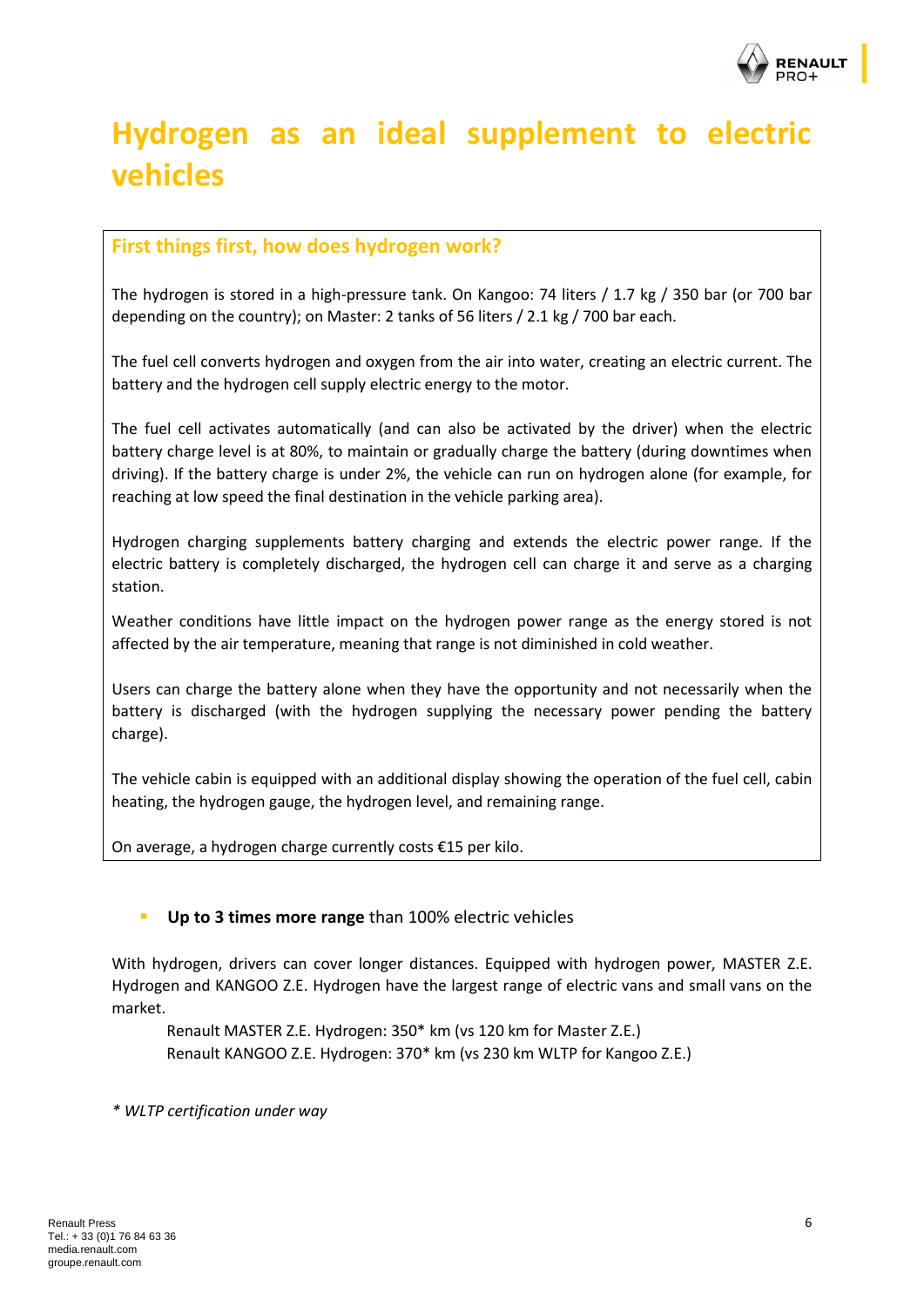

#### <span id="page-6-0"></span>▪ Rapid charging: **filled up in 10 minutes tops**

After a five-minute hydrogen charge, the vehicle gains an extra 150 km of range. A complete hydrogen charge takes from five to ten minutes.

Two charging standards exist in France: 350 bar and 700 bar.

- KANGOO Z.E. Hydrogen is equipped with a 10 kW hydrogen cell (5 kW electric and 5 kW thermal), for **an additional 29.7 kWh** (maximum) on top of the 30 kWh battery of Kangoo Z.E. A dual offering of a 350 bar and 700 bar tank is available.
- MASTER Z.E. Hydrogen is equipped with a 10 kW hydrogen cell (5 kW electric and 5 kW thermal) which provides **56 kWh** in addition to a Master Z.E. 33 kWh battery and a charging offer of 700 bar.

#### <span id="page-6-1"></span>**More sustainable and silent vehicles (70 db)**

Hydrogen today is mainly produced from natural gas. Converting hydrogen to electricity on-board is totally clean and **releases only water**. The vehicle can thus access zero-emission areas in city centers.

The production of decarbonated hydrogen is growing to ensure the transition from carbonized hydrogen to decarbonized hydrogen (the industry of electrolysis using electricity produced via renewable sources).

#### <span id="page-6-2"></span>**Qualifying for aid** for hydrogen vehicle purchases

The existence of "hydrogen ecosystems" depends on the energy strategies of countries and regions.

- Europe is strongly supporting the development of hydrogen mobility through projects such as EAS'HyMob and Hydrogen Mobility Europe. In the Netherlands, Rotterdam City Hall is encouraging the purchase of hydrogen vehicles. In the UK, the Plug-in Van grant provides for £8,000 per hydrogen vehicle. In Germany, 1,000 stations are to be installed between now and 2030.
- In France, at national level, the French Environment and Energy Management Agency, ADEME, finances hydrogen projects to the tune of around **€16,000 for the purchase of a hydrogen vehicle** as part of a global hydrogen supply/vehicle/operation arrangement.
- In the Rhône-Alpes, Normandy and Ile-de-France regions, additional aid is available from local authorities.
- In Asia, China is targeting one million hydrogen vehicles by 2030. South Korea is targeting 80,000 vehicles and 2,000 buses by 2022 and Japan 800,000 vehicles and 1,200 buses by 2030.
- The objective in California is for 1,000 hydrogen stations and one million hydrogen vehicles by 2030.

#### <span id="page-6-3"></span>**E Certified** vehicles

Groupe Renault is uncompromising on safety. Any potential risk relating to hydrogen has been reduced through adapted technical solutions. MASTER Z.E. Hydrogen and KANGOO Z.E. Hydrogen have both obtained European certification delivered in compliance with **Regulation (EC) No.**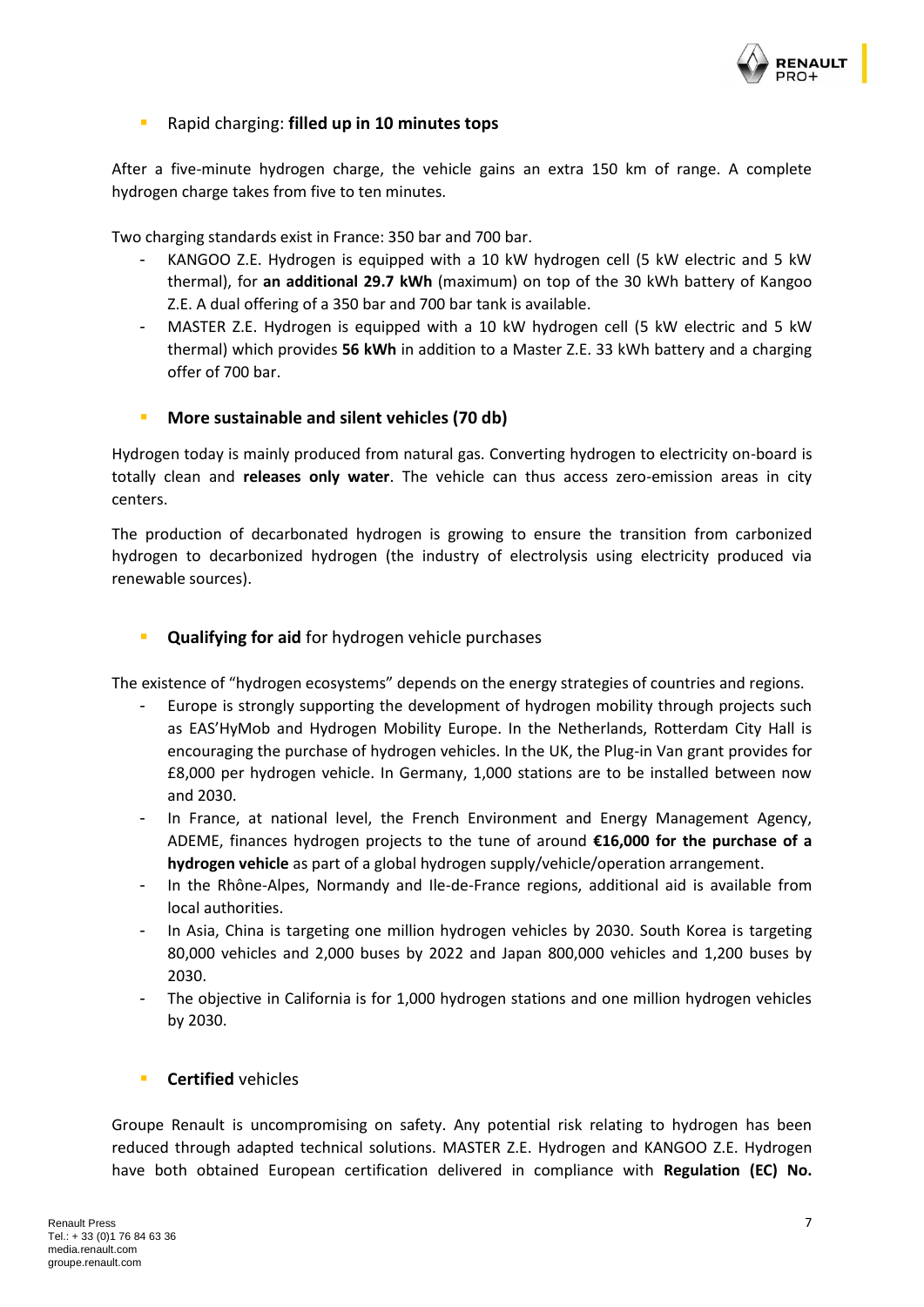

**79/2009** of January 14, 2009 on hydrogen vehicles. In the event that the fuel cell overcharges or overheats, the hydrogen is decompressed and dispersed in under a minute.

#### <span id="page-7-0"></span>▪ **Designed for tomorrow's cities**

The additional energy provided by hydrogen storage and the fuel cell enables professionals to carry out more urban and extra-urban assignments. Adapted to the uses of professionals, MASTER Z.E. Hydrogen and KANGOO Z.E. Hydrogen offer complete peace of mind as they **reduce the risk of running out of energy** through the combination of the ZE battery and the hydrogen range extender.

Professionals can thus complete **long-distance journeys with no constraints in large urban areas and up to the periphery of cities**, while emitting zero CO2. Authorized in city centers, and even in low-emissions areas, hydrogen LCVs are ideal for business activities including:

- Transport and logistics
- Urban deliveries and multi-technical services such as breakdown assistance and maintenance
- Municipal and local authority services
- Express and special mail.

#### <span id="page-7-1"></span>▪ And **easy maintenance**

The hydrogen system needs to be serviced every two years by garages certified by Symbio. The services concern the following points:

- The hydrogen circuit (as required by regulation)
- The correct operation of the hydrogen kit
- Check and adjustment of the level and physical-chemical characteristics of the coolant of the range extender
- Replacement of the deionization filter and Symbio liquid
- Check, cleaning and replacement of the air filter
- Update of Semmod software.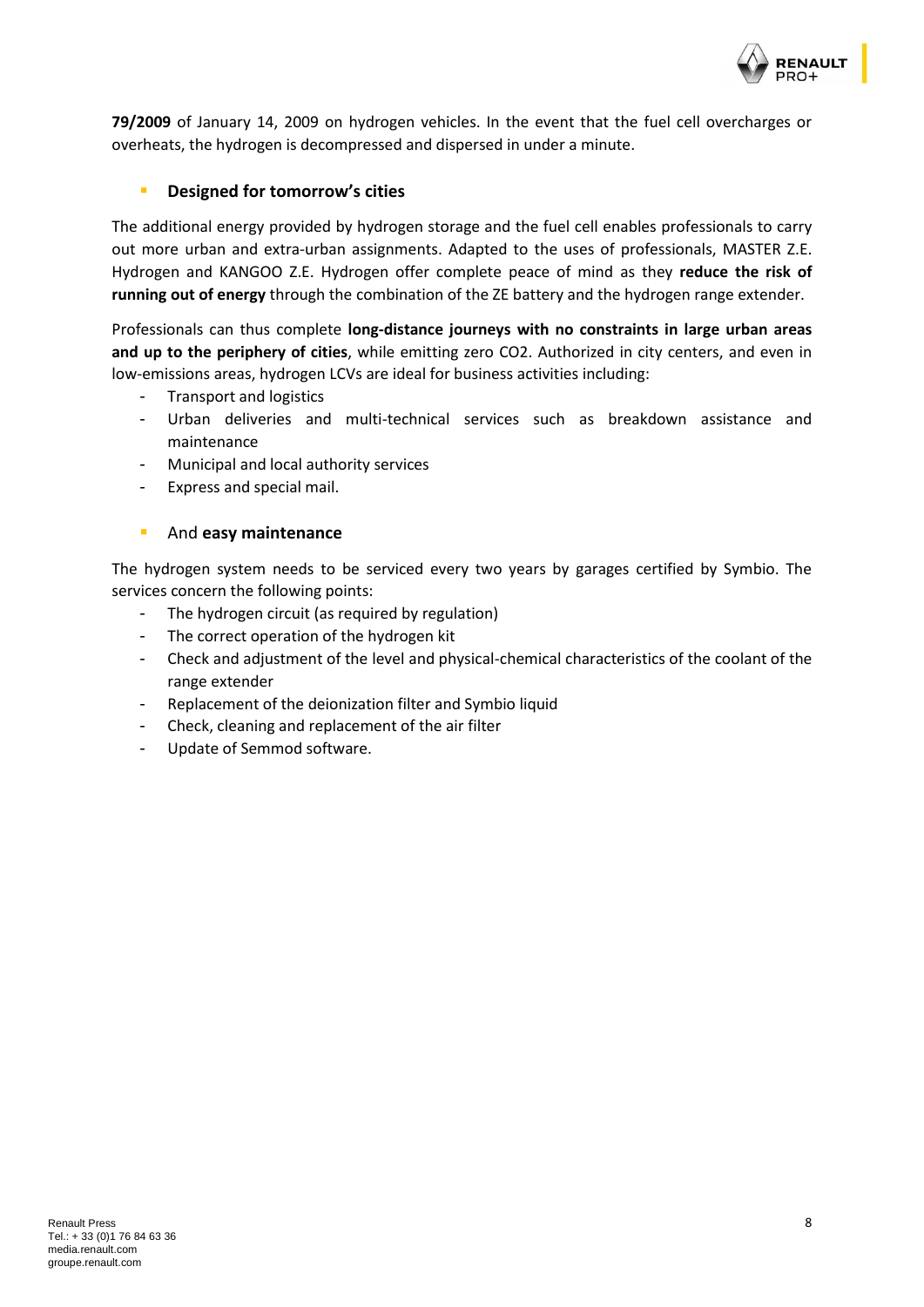

## <span id="page-8-0"></span>**Renault MASTER Z.E. Hydrogen**

After launching New Master in September 2019, Renault is now bringing professionals a hydrogen version of Master Z.E.. **Launched in first-half 2020**, Renault MASTER Z.E. Hydrogen will triple the range of Master Z.E. **from 120 km to 350 km** (WLTP certification under way).

Equipped with **two hydrogen tanks located under the car body**, the vehicle will gain in versatility with no compromises on the **load volume from 10,8 m<sup>3</sup> to 20 m<sup>3</sup>** , with a reasonable additional weight of 200 kg.

MASTER Z.E. Hydrogen will be available in two lengths and two heights, and **in two van versions and two chassis cab versions**.

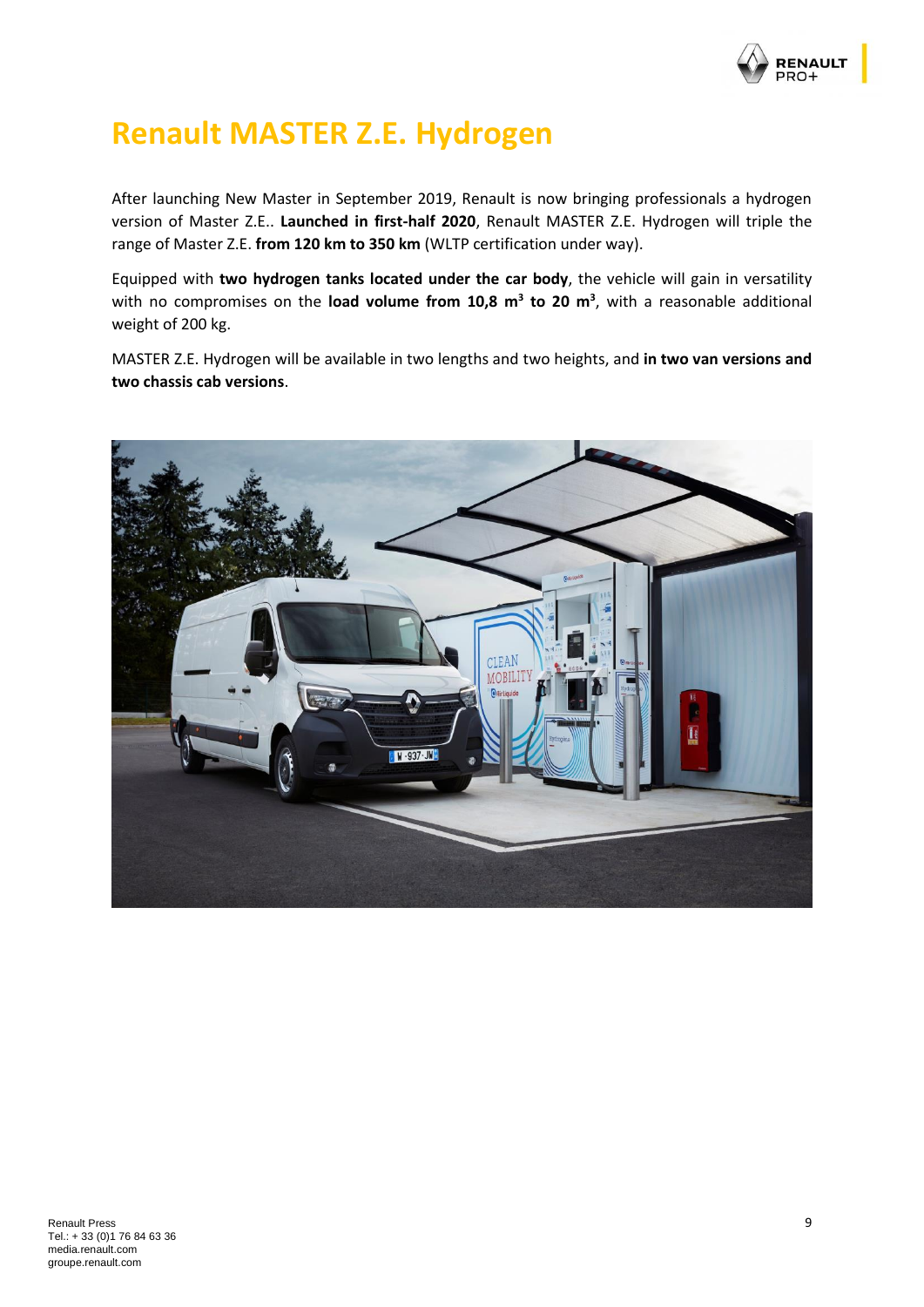

### <span id="page-9-0"></span>**Batilly plant (France)**

The Batilly plant has 2,700 employees, 10% of them women. It is the leading private employer in the Meurthe-et-Moselle department. The plant has proceeded with 370 new hires in the last four years, including 109 apprentices.

The plant manufactures Renault Master, Opel/Vauxhall Movano and Nissan NV400, producing 715 LCVs a day. It is **one of Renault's three LCV production sites in France** (33% of total LCV volume) and one of Renault's six vehicle assembly sites in France (19% of volume). In all, the plant has produced over 2.7 million vehicles since its creation in 1980.

**Since 2010, the Batilly plant has focused on the production of Renault Master** and its numerous versions, including Master Z.E.. The hydrogen technology on MASTER Z.E. Hydrogen **will be fitted by PVI, a Groupe Renault subsidiary.**

## <span id="page-9-1"></span>**Technical diagram: hydrogen on Renault MASTER Z.E. Hydrogen chassis version**

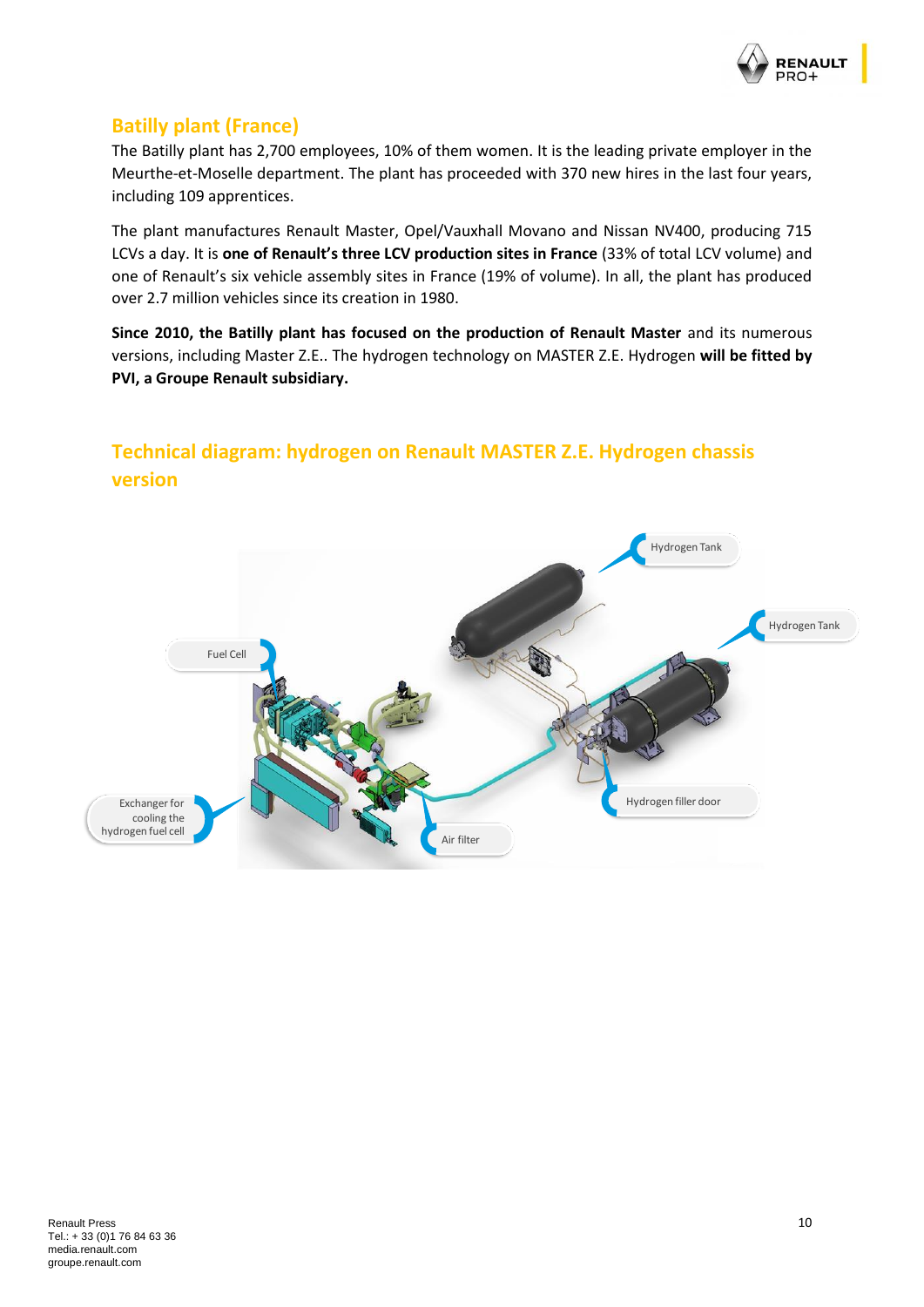

## <span id="page-10-0"></span>**Renault MASTER Z.E. Hydrogen - Technical information**

| <b>MASTER Z.E. HYDROGEN</b>                                 | <b>L2 and L3 chassis versions</b>                           |  |  |
|-------------------------------------------------------------|-------------------------------------------------------------|--|--|
| <b>AUTONOMY &amp; CONSUMPTION</b>                           |                                                             |  |  |
| Total real autonomy WLTP (under approval)                   | 350 km                                                      |  |  |
| Total real autonomy at constant 80 km/h speed               | 160 km                                                      |  |  |
| Autonomy w/o use of hydrogen (WLTP)                         | 120 km                                                      |  |  |
| Real autonomy* w/o use of hydrogen (winter/moderate season) | 90 km / 130 km                                              |  |  |
| Normalised consumption                                      |                                                             |  |  |
| CO2 Emissions**                                             | 0 g/km                                                      |  |  |
| <b>CHARGING AND TRANSPORT CAPACITY</b>                      |                                                             |  |  |
| Payload                                                     | 1 200 kg (impact sur EV Base -200kg)                        |  |  |
| Operating tare weight w/o option                            | 2 300 kg                                                    |  |  |
| Maximum weight authorized                                   | 3 500 kg                                                    |  |  |
| Total rolling mass (towing not allowed)                     | 3 500 kg                                                    |  |  |
| Loading area volume                                         | Up to 20 m3                                                 |  |  |
| HYDROGEN-FUEL-CELL                                          |                                                             |  |  |
| Type                                                        | Pile à combustible à membrane échangeuse de protons (PEMFC) |  |  |
| Electric power min/max                                      | 2,3kW/5kW                                                   |  |  |
| Thermal power min/max                                       | 1,6 kW / 4,8 kW                                             |  |  |
| Hydrogen consumption min/max                                | $0,036$ g/s / 0,093 g/s                                     |  |  |
| <b>HYDROGEN TANK</b>                                        |                                                             |  |  |
| Electric capacity min/max                                   | 56,4 kWh                                                    |  |  |
| Volume                                                      | $2 \times 53$ L = 106 L                                     |  |  |
| Service pressure max 15°C                                   | 700b / 70 MPa                                               |  |  |
| Max tank pressure                                           | 850b / 85 Mpa                                               |  |  |
| Capacity                                                    | 4,18 kg                                                     |  |  |
| Certification                                               | EC 79 / 2009 & UE 406 / 2010                                |  |  |
| <b>HYDROGEN REFILL</b>                                      |                                                             |  |  |
| Hydrogen receptacle on the vehicle                          | H70, Conformity to ISO 17268:2017 & SAE J2600:2015          |  |  |
|                                                             | Infrared communication according to SAE J2799:2014          |  |  |
| Types of hydrogen refilling stations                        | According to SAE J2601:2016 & ISO/TS 19880-1:2016           |  |  |
| Quality of hydrogen                                         | Pureness: Air Liquide N55 (99,9995%) / Linde 4,5 (99,995%)  |  |  |

\*Delivery cycle: average 45 km/h in urban area, suburban and highways (vehicle stopped 14% of the time)

\*\*Consumptions and emissions certified according to the current regulation.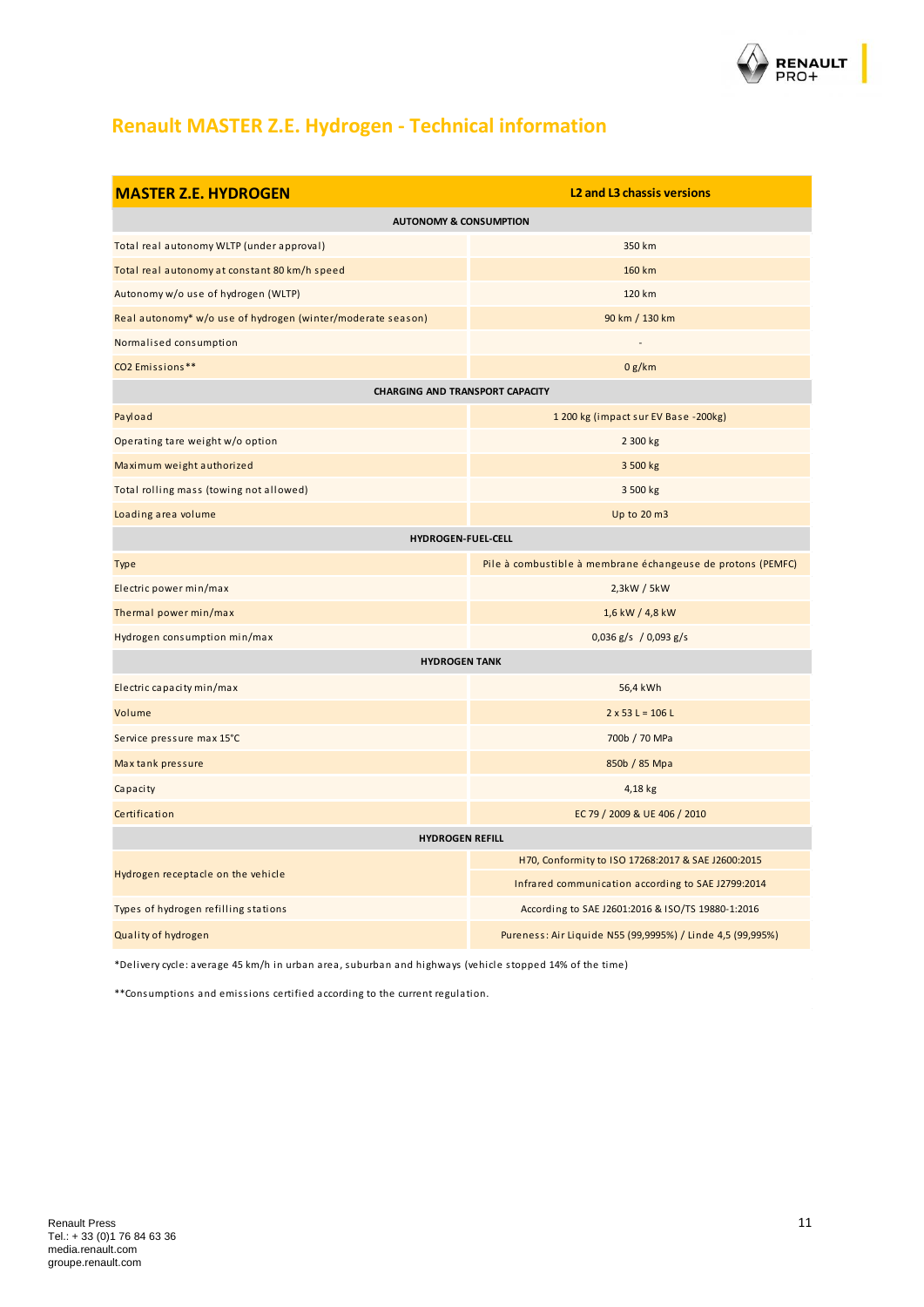

## <span id="page-11-0"></span>**Renault KANGOO Z.E. Hydrogen**

Set for **launch in late 2019**, Renault KANGOO Z.E. Hydrogen will boast **the best real-life range of any electric van on the market at 370 km** (WLTP certification under way).

KANGOO Z.E. Hydrogen will thus be increased from **230 km to 370 km**, thanks to the hydrogen fuel cell system, bringing professionals peace of mind for their extra-urban journeys.

In cold weather, the hydrogen fuel cell, which emits heat, will serve to heat the cabin with no loss in range. The heat produced is reused in the cabin heating system and helps to maintain the battery temperature and improve battery performance in winter. With the limits of the heat pump coming at -5°C to -10°C, the hydrogen fuel cell and its 5 kW of thermal power **provide cabin heat even in extreme cold**.

With a loading area volume of 3.9 m<sup>3</sup>, despite a reasonable additional weight of 110 kg, this vehicle will be available **in France at €48,300 ex. VAT** (including the battery purchase and not including government aid and other zero-emission bonuses).

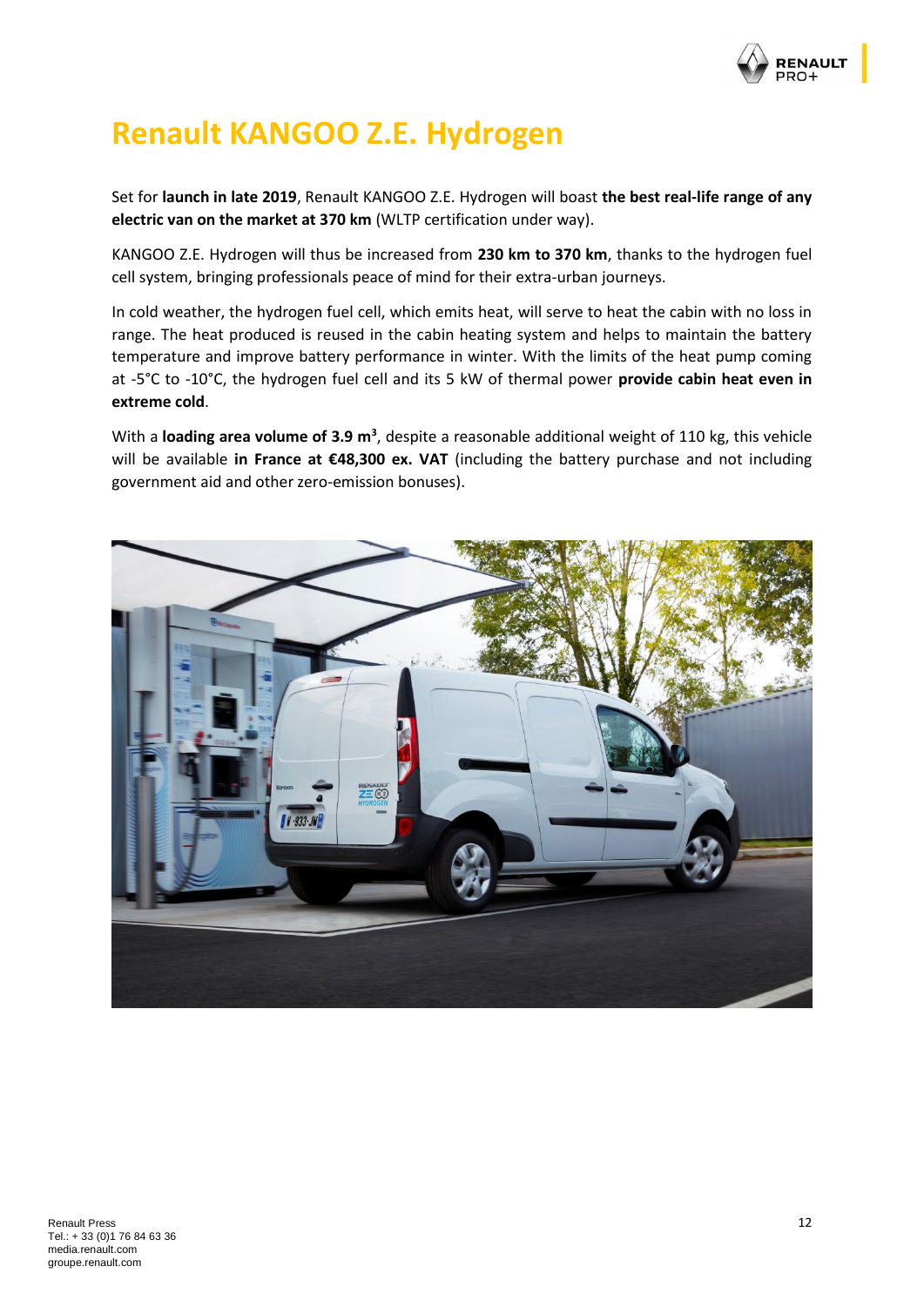

### <span id="page-12-0"></span>**Maubeuge plant (France)**

The Maubeuge plant **has produced over 1.5 million Renault Kangoo and Mercedes Citan since the launch of the current generation in late 2007**. The Maubeuge plant will produce new-generation Renault Kangoo, expected in 2020, including the electric versions. Groupe Renault is investing €450 million over five years for the production of Kangoo and is recruiting 200 employees in 2019 to support the development of this activity.

The group selected **Renault Tech**, based at the Heudebouville site in Normandy, **to install the hydrogen technology** (fuel cell and tank) on KANGOO Z.E. Hydrogen, after it comes off the production line and before it enters the supply chain to the Renault network for delivery to end customers.

Founded in 2009 to respond to the specific needs of fleet customers, Renault Tech is Groupe Renault's integrated coachbuilder. The business unit designs, produces and sells converted vehicles of the very highest quality in 48 hours.



#### <span id="page-12-1"></span>**Technical diagram: hydrogen on Renault KANGOO Z.E. Hydrogen**